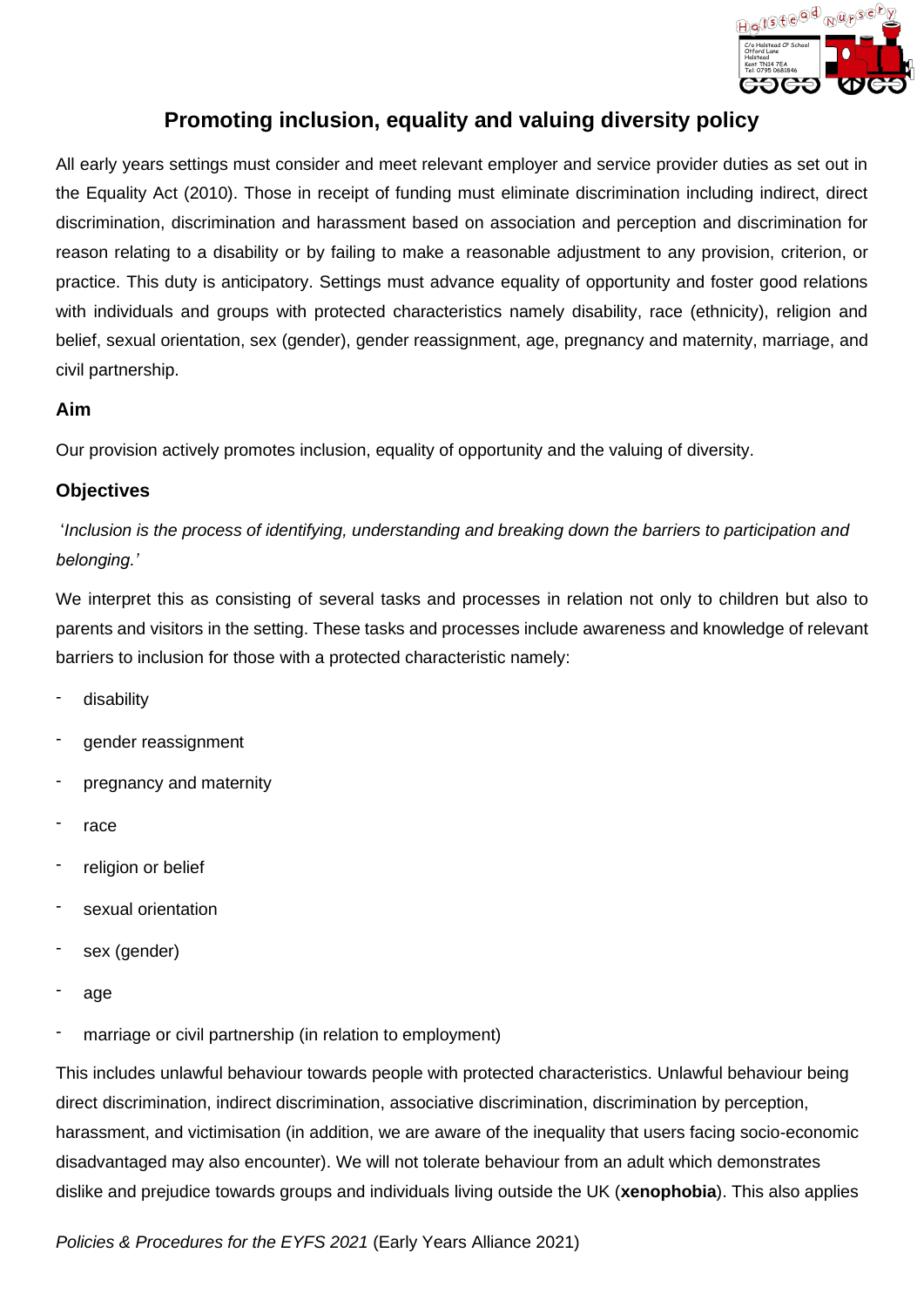

to the same behaviour towards specific groups of people and individuals who are British Citizens residing in the UK.

We promote understanding of discrimination - through training and staff development - the causes and effects of discrimination on both adults and children and the long- term impact of discrimination; the need to protect children from discrimination and ensure that childcare practice is both accessible and inclusive; the need for relevant support to allow children to develop into confident adults with a strong positive self-identity.

- Developing practice that includes:
	- Developing an environment which reflects the 'kaleidoscope' of factors that can provide settings with a myriad of influences and ideas for exploring and celebrating difference.
	- Ensuring that barriers to inclusion are identified and removed or minimised wherever possible.
- **Policies anne behaviour lowards specific groups of people and individuals who are British Clibrets (PS-<br>
Policies AV-<br>
Policies AV-<br>
Policies and the EYFS 2021<br>
Policies and the EYFS 2021 (Early Years Alliance 2021) C/or** Understanding, supporting and promoting the importance of identity for all children and recognising that this comprises multiple facets which are shaped by a 'kaleidoscope' of factors including British values, 'race'\ethnicity and culture, gender, difference of ability, social class, language, religion and belief, and family form and lifestyle, which combine uniquely in the identity of each individual; for example, we welcome and promote bi/multi-lingualism and the use of alternative communication formats such as sign language, and we promote gender equality while at the same time recognising the differences in play preferences and developmental timetables of girls and boys.
	- Recognising that this 'kaleidoscope' also reflects negative images which may be internalised and negatively affect the development of self-concept, self-esteem, and confidence.
	- Promoting a welcoming atmosphere that genuinely appreciate British values, different cultural and personal perspectives, without stereotyping and prejudicing cultures and traditions on raising children, by always involving parents.
	- Promoting community cohesion and creating an environment that pre-empts acts of discrimination so that they do not arise.
	- Recruitment of staff to reflect cultural and language diversity, disabled staff, and staff of both genders.
	- Addressing discrimination as it occurs from children in a sensitive, age-appropriate manner to ensure that everyone involved understands the situation and are offered reassurance and support to achieve resolution.
	- Challenging discriminatory behaviour from parents, staff or outside agencies or individuals that affect the well-being of children and the early years community.
	- Creating an ethos within which staff work confidently within a culturally complex environment; learning when to change or adapt practice in the setting and having the confidence to challenge practice